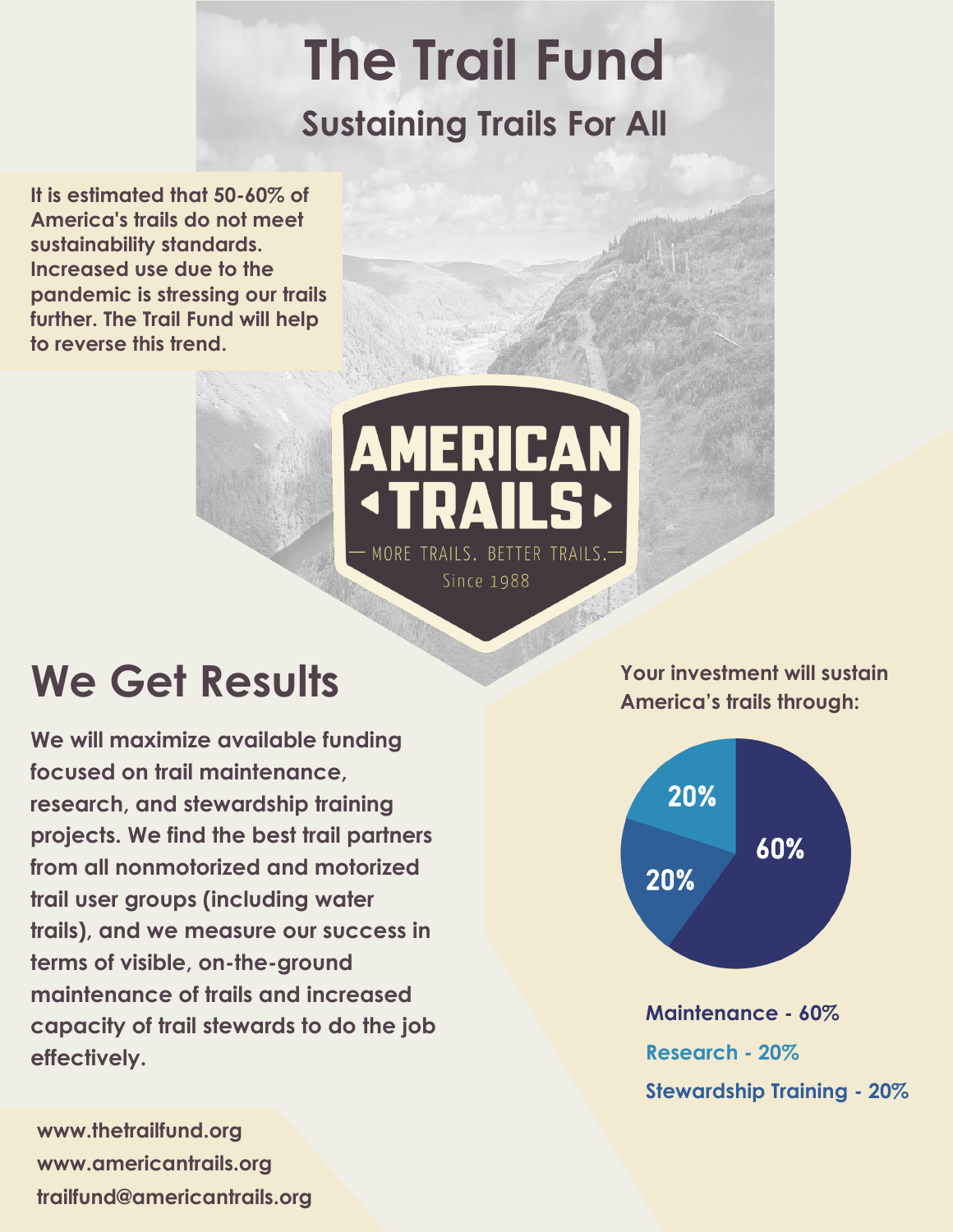### **The Trail Report**

Documenting the Impact of Trails Like Never Before

#### **This comprehensive report will show how trails are:**

- Meeting the changing needs of **Americans**
- Impacting economies positively
- Creating accessible and inclusive spaces for all



American

### **Realize the Value of Trails**

Trails have multiple values and their benefits reach far beyond recreation. Trails can enrich the quality of life for individuals, make communities more liveable, and protect, nurture, and showcase America's grandeur by traversing areas of natural beauty, distinctive geography, historic significance, and ecological diversity. Trails are important for the nation's health, economy, resource protection, and education.

**Influencing legislation directly through measuring the trail related impact on:**



**Economic Growth Community Health Accessible Spaces Mental Wellbeing**

**www.americantrails.org trailhead@americantrails.org**